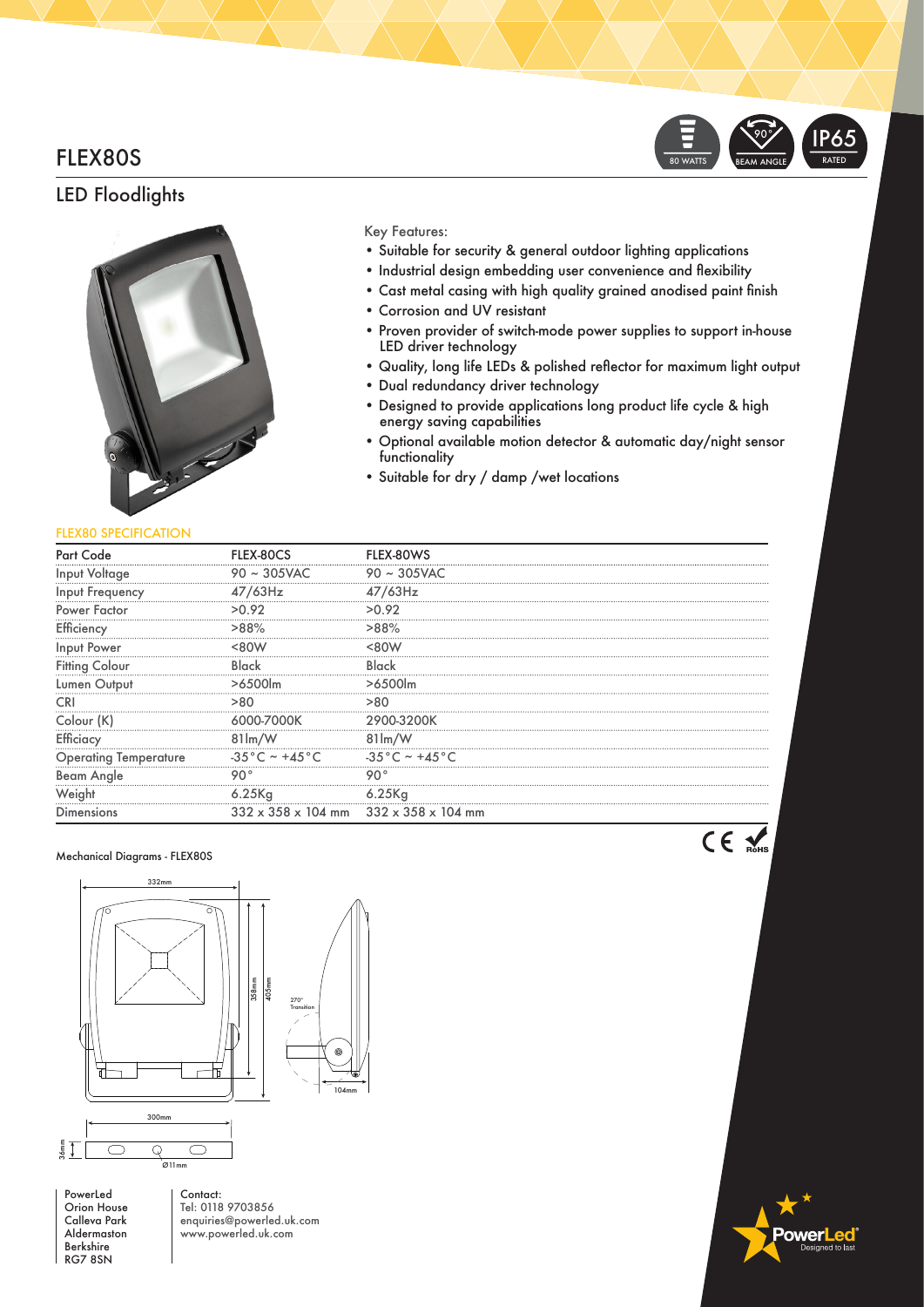# FLEX LED Floodlights

# Available Variants

# Clear Polycarbonate Lens

The FLEX LED Floodlight is available with shatterproof clear polycarbonate lens for applications where our standard glass version would not be suitable, such as food or crop storage; and are available for 30W, 50W, 80W, 100W, 120W, 200W & 240W Flex floodlights.

| PCLO <sub>0</sub> | <b>Clear Poly Carbonate</b> | 00=30W, 50W, 80W, 100W, 120W, 200W & 240W |
|-------------------|-----------------------------|-------------------------------------------|
|                   |                             |                                           |

## Coloured Lens

Coloured lenses are available for the entire range of FLEX LED floodlights offering a constant translucent colour.

| FLEX-00A       | Amber | 00=10W, 30W, 50W, 80W, 100W, 120W, 200W & 240W |
|----------------|-------|------------------------------------------------|
| FLEX-OOB       | Blue  | 00=10W, 30W, 50W, 80W, 100W, 120W, 200W & 240W |
| FLEX-00G Green |       | 00=10W, 30W, 50W, 80W, 100W, 120W, 200W & 240W |
| FLEX-OOR       | Red   | 00=10W, 30W, 50W, 80W, 100W, 120W, 200W & 240W |

# DD Suffix - Integral Dusk to Dawn Sensor

Available for 50 ~ 240W models, this optional Dusk to Dawn sensor will ensure your FLEX floodlight automatically switches on at dusk and off again at dawn; lighting your outdoor space only during the hours of need.

### Special Colour Powder Coat Finishes

The Flex range is also available in a range of colour powder coat finishes; and are available for the 30W, 50W, 80W, 100W, 120W, 200W & 240W.

| <b>RAL 9016M</b>   | <b>Traffic White</b>   |  |  |
|--------------------|------------------------|--|--|
| <b>RAL 7016M</b>   | <b>Anthracite Grey</b> |  |  |
| <b>RAL 6005M</b>   | Moss Green             |  |  |
| <b>BS 08 B 29M</b> | Vandyke Brown          |  |  |
|                    |                        |  |  |

### FLEX Accessory - PIR700

The PIR700 LED light sensor is available for the entire FLEX range.





Contact: Tel: 0118 9703856 enquiries@powerled.uk.com www.powerled.uk.com